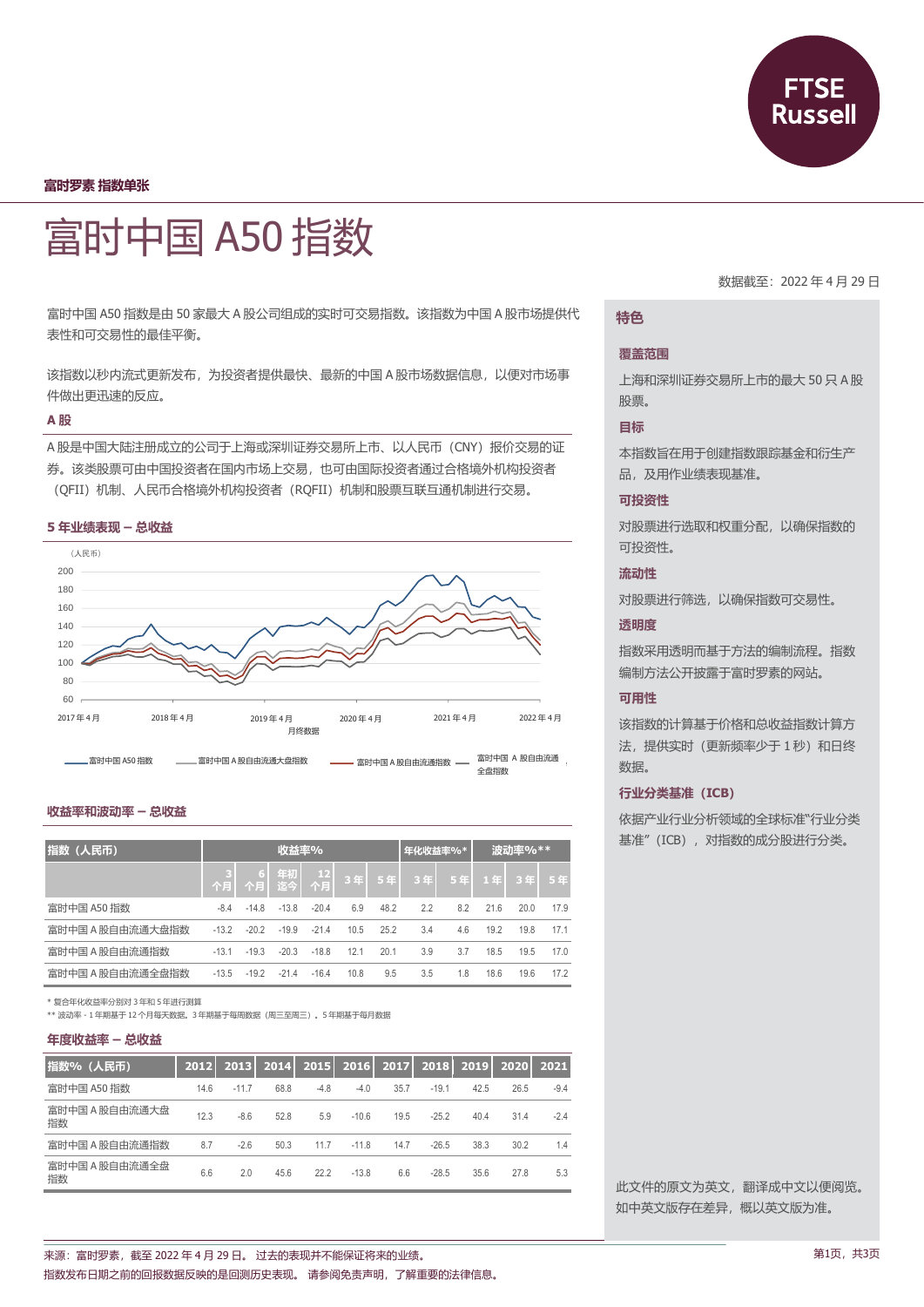## **收益/风险比率和回撤 – 总收益**

| 指数 (人民币)         | 收益/风险比率 |     |       |     | 回撤 (%)   |         |         |         |
|------------------|---------|-----|-------|-----|----------|---------|---------|---------|
|                  | 1年      | 3年  | $5$ 年 | 10年 | $1$ $\#$ | $3$ 年   | 5年      | 10年     |
| 富时中国 A50 指数      | $-1.0$  | 0.1 | 0.5   | 0.4 | $-29.2$  | $-35.5$ | $-35.5$ | $-42.0$ |
| 富时中国A股自由流通大盘指数   | $-1.1$  | 0.1 | 0.3   | 0.2 | $-29.7$  | $-34.5$ | $-34.5$ | $-45.4$ |
| 富时中国 A 股自由流通指数   | $-1.0$  | 0.1 | 0.2   | 0.3 | $-274$   | $-31.1$ | $-32.4$ | $-48.8$ |
| 富时中国 A 股自由流通全盘指数 | $-0.9$  | 0.1 | 0.1   | 0.2 | $-27.8$  | $-28.1$ | $-33.6$ | $-55.3$ |

收益/风险比率 – 基于"收益率和波动率"表格中的复合年化收益率和波动率 回撤 - 基于每日数据

## **前五大成分股**

| 成分股      | ICB 行业 | 流通市值(人民币<br>元,百万) | 权重%   |
|----------|--------|-------------------|-------|
| 贵州茅台(A)  | 饮料     | 643.106           | 14.54 |
| 宁德时代(A)  | 汽车和配件  | 267.000           | 6.04  |
| 招商银行(A)  | 银行     | 230.640           | 5.22  |
| 五粮液 (A)  | 饮料     | 176.211           | 3.98  |
| 长江电力 (A) | 电力     | 144.675           | 3.27  |
| 总计       |        | 1,461,631         | 33.05 |

## **ICB 超级行业占比细分**

| ICB 代码 | ICB 超级行业 | 成分股数量          | 流通市值 (人民币元,百万) | 权重%    |
|--------|----------|----------------|----------------|--------|
| 1010   | 科技       | 1              | 103,002        | 2.33   |
| 1510   | 电信       | $\overline{2}$ | 94,020         | 2.13   |
| 2010   | 医疗保健     | 5              | 327,287        | 7.40   |
| 3010   | 银行       | 11             | 894,948        | 20.24  |
| 3020   | 金融服务     | $\overline{2}$ | 146,624        | 3.32   |
| 3030   | 保险       | $\overline{2}$ | 175,023        | 3.96   |
| 3510   | 房地产      | 1              | 52,767         | 1.19   |
| 4010   | 汽车和配件    | 4              | 452,460        | 10.23  |
| 4020   | 消费产品和服务  | $\overline{2}$ | 97,453         | 2.20   |
| 4040   | 零售商      | 1              | 99,493         | 2.25   |
| 4510   | 餐饮和烟草    | 9              | 1,330,973      | 30.09  |
| 5010   | 建筑和材料    | 1              | 73,762         | 1.67   |
| 5020   | 工业产品和服务  | 3              | 157,952        | 3.57   |
| 5510   | 基础资源品    | 1              | 63,823         | 1.44   |
| 5520   | 化工制品     | 1              | 68,440         | 1.55   |
| 6010   | 能源       | 3              | 139,897        | 3.16   |
| 6510   | 公用事业     | 1              | 144,675        | 3.27   |
| 总计     |          | 50             | 4,422,597      | 100.00 |

## **指数特征**

| 特征                   | 富时中国 A50 指数 |
|----------------------|-------------|
| 成分股数量                | 50          |
| 流通市值(人民币,百万元)        | 4,422,597   |
| 股息率%                 | 2.21        |
| 成分股规模 (流通市值, 人民币百万元) |             |
| 均值                   | 88,452      |
| 最大                   | 643,106     |
| 最小                   | 16,305      |
| 中值                   | 67,352      |
| 最大成分股占比 (%)          | 14.54       |
| 前十大持仓 (占指数流通市值%)     | 46.32       |

## **信息**

**指数选股范围** 富时中国 A 股自由流通全盘指数 **指数发布日期**

2003 年 12 月 13 日

## **基日**

2003 年 7 月 21 日

**基点**

5000

## **可投资性筛选**

实际自由流通比例和流动性筛选

### **指数计算**

实时(更新频率少于 1 秒)和收盘指数。

## **日终发布**

格林威治标准时间 12:00 通过 FTP 和电子邮 件

### **币种**

人民币、港元和美元(实时指数仅以人民币 计算)

### **审核日期**

季度审核,3 月、6 月、9 月和 12 月